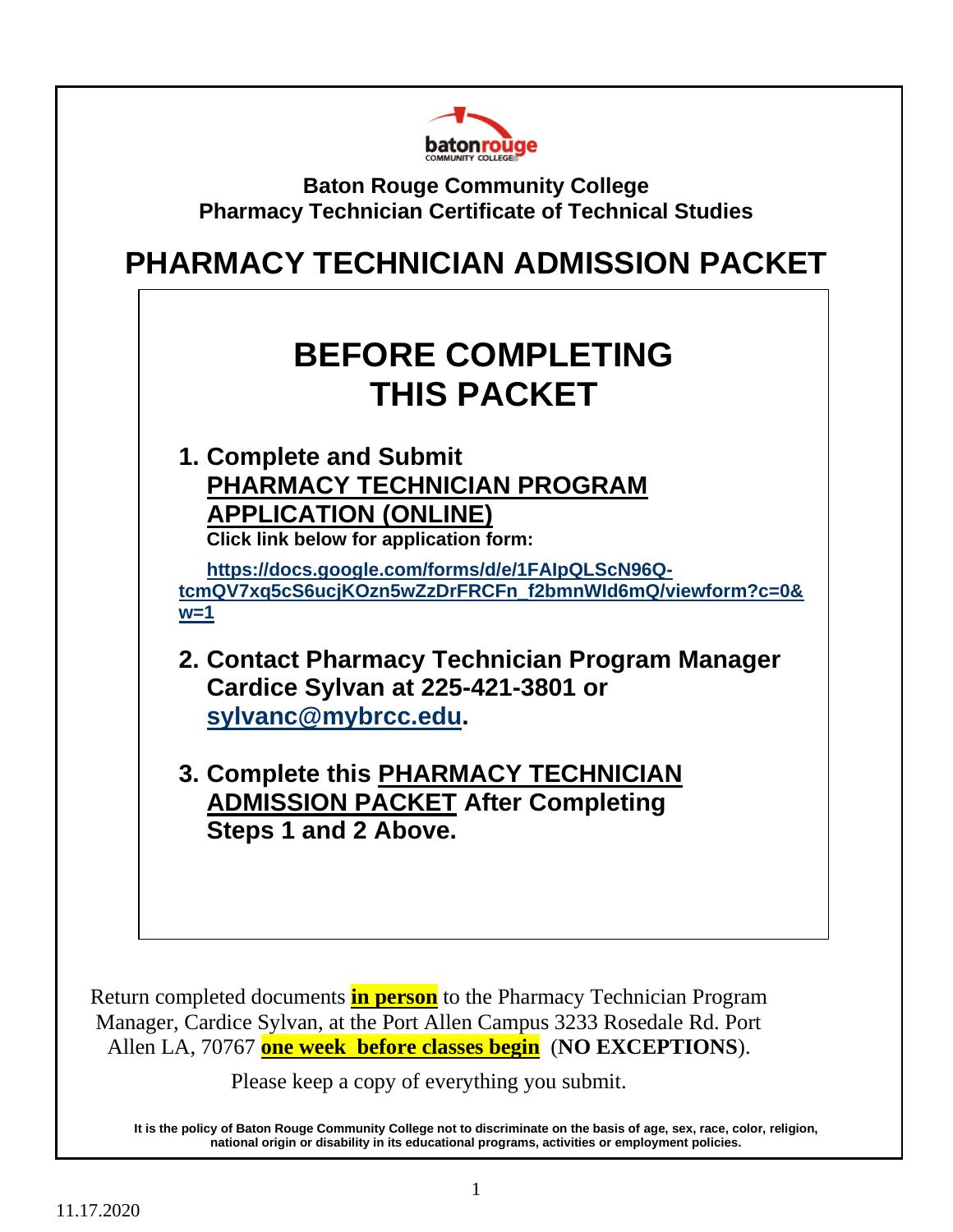### **ACADEMIC REQUIREMENTS**

| 1                |                                                                                                                                                                                                                                                                                                                                                                                                                                                                                           |                                                  | Students must be 18 years or older, and have a high school diploma from a regionally<br>accredited institution or a General Educational Development (GED)/ HISET diploma. |            |            |                |                                                                                         |  |
|------------------|-------------------------------------------------------------------------------------------------------------------------------------------------------------------------------------------------------------------------------------------------------------------------------------------------------------------------------------------------------------------------------------------------------------------------------------------------------------------------------------------|--------------------------------------------------|---------------------------------------------------------------------------------------------------------------------------------------------------------------------------|------------|------------|----------------|-----------------------------------------------------------------------------------------|--|
| $\mathbf 2$      |                                                                                                                                                                                                                                                                                                                                                                                                                                                                                           | be fully admitted to the college.                | You will be issued a student ID number which is required for step 4.                                                                                                      |            |            |                | Students must complete the Baton Rouge Community College online application process and |  |
| $\boldsymbol{3}$ |                                                                                                                                                                                                                                                                                                                                                                                                                                                                                           |                                                  | Students must have achieved the following test scores:                                                                                                                    |            |            |                |                                                                                         |  |
|                  |                                                                                                                                                                                                                                                                                                                                                                                                                                                                                           | <b>ACCUPLACER</b><br><b>Next Generation</b>      | <b>ACCUPLACER</b><br>$\textbf{(old)}$                                                                                                                                     | <b>ACT</b> | <b>SAT</b> | <b>COMPASS</b> | <b>Placement</b>                                                                        |  |
|                  | Math                                                                                                                                                                                                                                                                                                                                                                                                                                                                                      | 242 (QAS)                                        | 46 (Elem. Alg.)                                                                                                                                                           | 15         | 421        | 47 (COPA)      | Completion of MATH<br>0098 with a C or better                                           |  |
|                  | English                                                                                                                                                                                                                                                                                                                                                                                                                                                                                   | 225 (Writing)                                    | 60 (Sent. Skills)                                                                                                                                                         | 14         | 21         | 38 (COEN)      | Completion of SPRW<br>0093 with a C or better                                           |  |
|                  | no older than 5 years at time of admission to the program.<br>Study resources are available on the Testing Center's website.<br>$\bullet$<br>http://www.mybrcc.edu/academics/division_innovative_learning/testingcenter/forms.php<br>Students are strongly encouraged to prepare before taking the placement exam.<br>$\bullet$<br>If a student does not achieve the appropriate test scores, the student can either retest or<br>$\bullet$<br>complete the developmental course sequence |                                                  |                                                                                                                                                                           |            |            |                |                                                                                         |  |
| 4                |                                                                                                                                                                                                                                                                                                                                                                                                                                                                                           | https://docs.google.com/forms/d/e/1FAIpQLScN96Q- | Complete and submit the Pharmacy Technician Program Application ONLINE.                                                                                                   |            |            |                |                                                                                         |  |
|                  |                                                                                                                                                                                                                                                                                                                                                                                                                                                                                           |                                                  | tcmQV7xq5cS6ucjKOzn5wZzDrFRCFn_f2bmnWld6mQ/viewform?c=0&w=1                                                                                                               |            |            |                |                                                                                         |  |

**sylvanc@mybrcc.edu Cardice Sylvan, Program Manager 3233 Rosedale Road Port Allen, LA 70767 225-421-3801**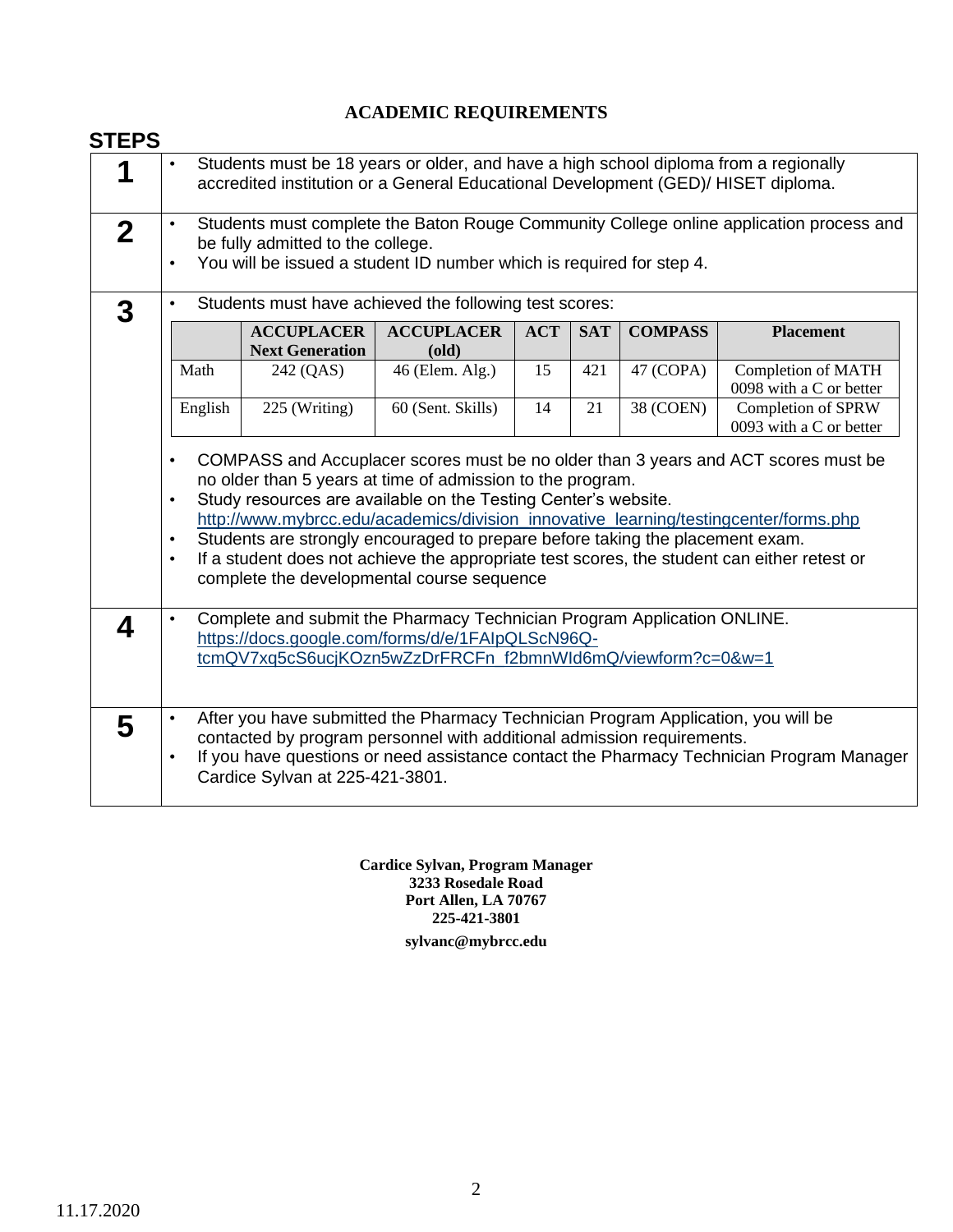### **PHARMACY TECHNICIAN PROGRAM OUTCOMES**

Upon successful completion of the Pharmacy Technician CTS Program students should be able to:

- 1. Demonstrate career readiness, including effective communication with other health professionals and patients, proper telephone etiquette, protocol, required identification, and professional attire.
- 2. Demonstrate knowledge of pharmacy laws and regulations as they pertain to pharmacy technician responsibilities, including application of procedures of the Drug Enforcement Administration (DEA) and state requirements for controlled substances and the role of the Louisiana Board of Pharmacy and the regulations that pertain to pharmacy technicians.
- 3. Demonstrate knowledge of drug nomenclature, an understanding of the classes of drugs, the various dosage forms and issues pertaining to their stability, the various factors that could affect drug activity, and proficiency in the dispensing of drugs.
- 4. Perform duties of the pharmacy technician including the process of prescriptions and/or medication orders, the maintenance of a patient profile/information system as directed by a pharmacist, proper procedure for materials management including ordering, receiving, and storing drugs, manufacturer drug labels, and inventory control and accountability for drugs.
- 5. Demonstrate knowledge and skills needed to be successful on the National Pharmacy Technician Certification Examination.

### **PHARMACY TECHNICIAN, CERTIFICATE OF TECHNICAL STUDIES (CTS) COURSES BY SEMESTER**

| <b>Course Number</b>   | <b>Course Title</b>                        | <b>Credit Hours</b> | <b>Clock Hours</b> |
|------------------------|--------------------------------------------|---------------------|--------------------|
| <b>First Semester</b>  |                                            |                     |                    |
| <b>HPHM 1200</b>       | <b>Pharmacy Technician Fundamentals</b>    | 3                   | 45                 |
| <b>HPHM 1300</b>       | <b>Pharmacy Laws and Ethics</b>            | 3                   | 45                 |
| <b>HPHM 1400</b>       | <b>Fundamentals of Dosage Calculations</b> | 2                   | 60                 |
| <b>HPHM 1503</b>       | Pharmacology I                             | 5                   | 210                |
|                        |                                            | 13                  | 360                |
| <b>Second Semester</b> |                                            |                     |                    |
| <b>HPHM 1513</b>       | Pharmacology II                            | 5                   | 210                |
| <b>HPHM 2000</b>       | Professionalism for Pharmacy Technicians   | 3                   | 75                 |
| <b>HPHM 2013</b>       | <b>Certification Review</b>                | $\overline{2}$      | 120                |
| <b>HPHM 2014</b>       | <b>Advanced Dosage Calculations</b>        | 2                   | 120                |
|                        |                                            | 12                  | 525                |
| <b>Third Semester</b>  |                                            |                     |                    |
| <b>HPHM 2022</b>       | <b>Pharmacy Clinical Externship</b>        |                     | 315                |
|                        |                                            |                     | 315                |
|                        | <b>Total Curriculum Hours</b>              | 32                  | 1200               |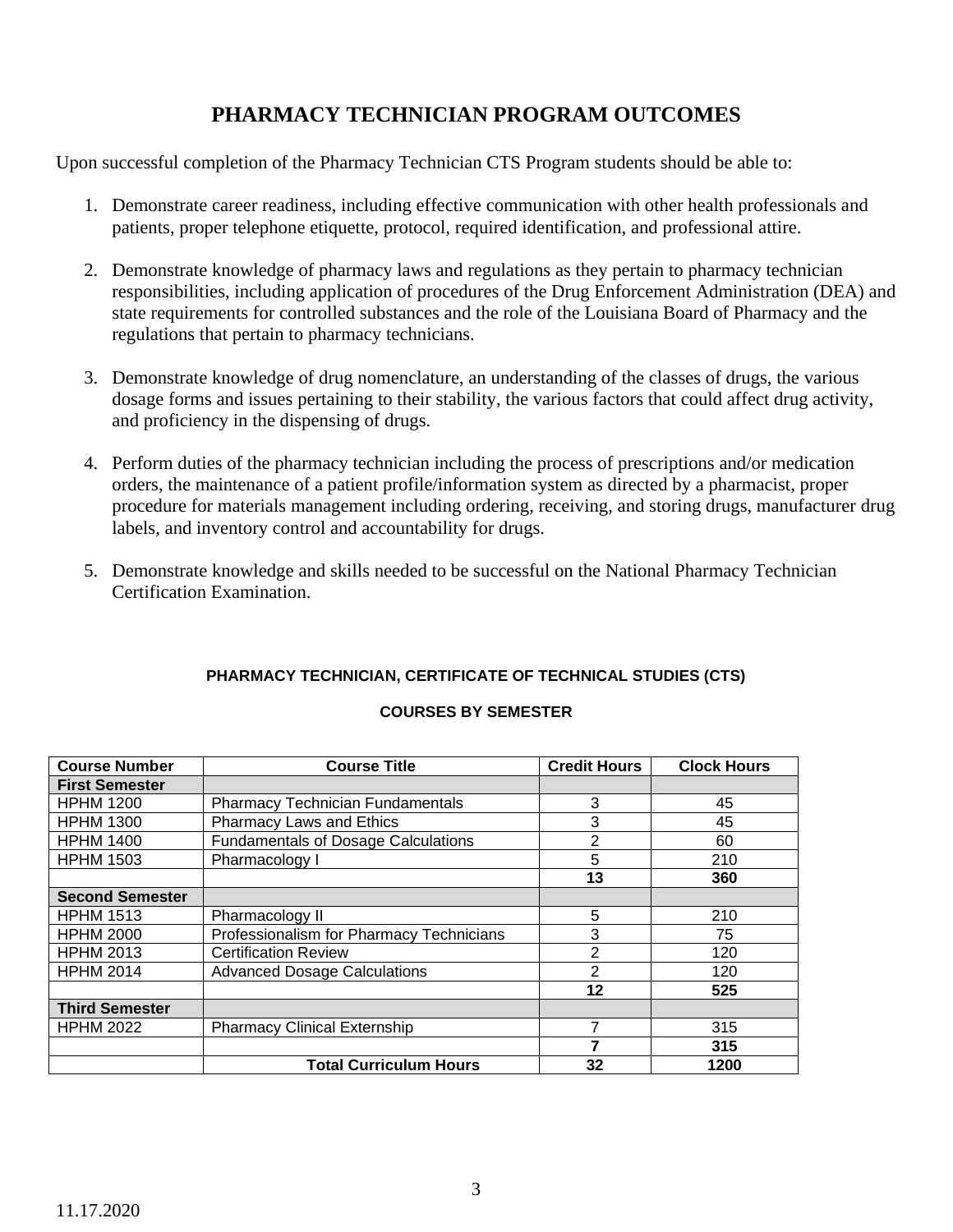### **Clinical Requirements for Entry into the Pharmacy Technician Program**

**All documentation MUST be submitted to the Pharmacy Technician Program Manager before you can register for your Pharmacy Technician classes.**

| <b>Instructions</b>                                                                                                                                                                                                                                                                                                                                                                                                                                                                                                                                                                                                                                                                                                                                                                                                                                                                                                                                                                    | Date/<br><b>Verified</b><br>By: |
|----------------------------------------------------------------------------------------------------------------------------------------------------------------------------------------------------------------------------------------------------------------------------------------------------------------------------------------------------------------------------------------------------------------------------------------------------------------------------------------------------------------------------------------------------------------------------------------------------------------------------------------------------------------------------------------------------------------------------------------------------------------------------------------------------------------------------------------------------------------------------------------------------------------------------------------------------------------------------------------|---------------------------------|
| Complete the application for New Louisiana Pharmacy Technician Candidate Registration.<br>1.<br>The application can be found at the link below.<br>http://www.pharmacy.la.gov/assets/docs/Forms/030_AppNewPTC_2018-0101-F-S.pdf<br>Please note you will need to submit the following items with your application:<br>a notarized passport picture<br>$\bullet$<br>a copy of your Social Security card<br>$\bullet$<br>a copy of your birth certificate, passport, or naturalization papers<br>a check or money order for \$25 payable to the Louisiana Board of Pharmacy<br>Criminal Background Check: The Louisiana Board of Pharmacy conducts a criminal history check on applicants as a<br>condition for eligibility for registration. Upon receipt of your properly completed application, you will be provided with<br>the materials needed to conduct a criminal record search with the Louisiana Department of Public Safety and the Federal<br>Bureau of Investigation (FBI). |                                 |
| CPR: You must have a current American Heart Association BLS Provider Cardiopulmonary Resuscitation<br>2.<br>(CPR) card.<br>*CPR card must be valid for the duration of the program.                                                                                                                                                                                                                                                                                                                                                                                                                                                                                                                                                                                                                                                                                                                                                                                                    |                                 |
| Health Requirements: The following items are required by the agencies we use for clinical rotations. All<br>requirements should be dated within the last year unless otherwise indicated.<br><b>Q</b> Health History Form (Page5)<br>3.<br>Immunization/Labs:<br>$\Box$ Tetanus vaccine (current 10 years)<br>$\Box$ Hepatitis B Series or a titer (current 10 years)<br>Complete Blood Count (CBC)<br>$\Box$ HIV test (current 5 years)<br>$\Box$ VDRL/RPR<br>Varicella (Chicken Pox) Positive Titer<br>$\Box$ Measles (Rubeola) Positive Titer<br>Mumps Positive Titer<br>Rubella Positive Titer<br>TB Skin Test Date: ___________<br>or $\Box$ Chest X-ray<br>$\Box$ Influenza Vaccine (if required by clinical site)                                                                                                                                                                                                                                                               |                                 |
| $\Box$ Physical Examination Form (Page 6):<br>4.<br>Have your primary care provider complete the Health and Physical forms (Pages 5 and 6); if you do not have<br>a health care provider a list of local resources is attached. The providers address and contact information<br>must be written/stamped on the bottom of the health history form otherwise the form will <b>NOT</b> be accepted.                                                                                                                                                                                                                                                                                                                                                                                                                                                                                                                                                                                      |                                 |
| $\Box$ Drug Screen: Students are required to complete a 10 panel urine drug screen.<br>5.<br>* Complete the release form. (Page 7).                                                                                                                                                                                                                                                                                                                                                                                                                                                                                                                                                                                                                                                                                                                                                                                                                                                    |                                 |
| $\Box$ OIG Verification <sup>†</sup> $\Box$ GSA Verification <sup>†</sup> $\Box$ Sex Offender Registry <sup>†</sup><br>6.<br><sup>†</sup> Completed by BRCC Pharmacy Technician Program Manager                                                                                                                                                                                                                                                                                                                                                                                                                                                                                                                                                                                                                                                                                                                                                                                        |                                 |

4

**For Office Use Only Cleared for Registration**: ❏ Yes ❏ No

11.17.2020

Signature: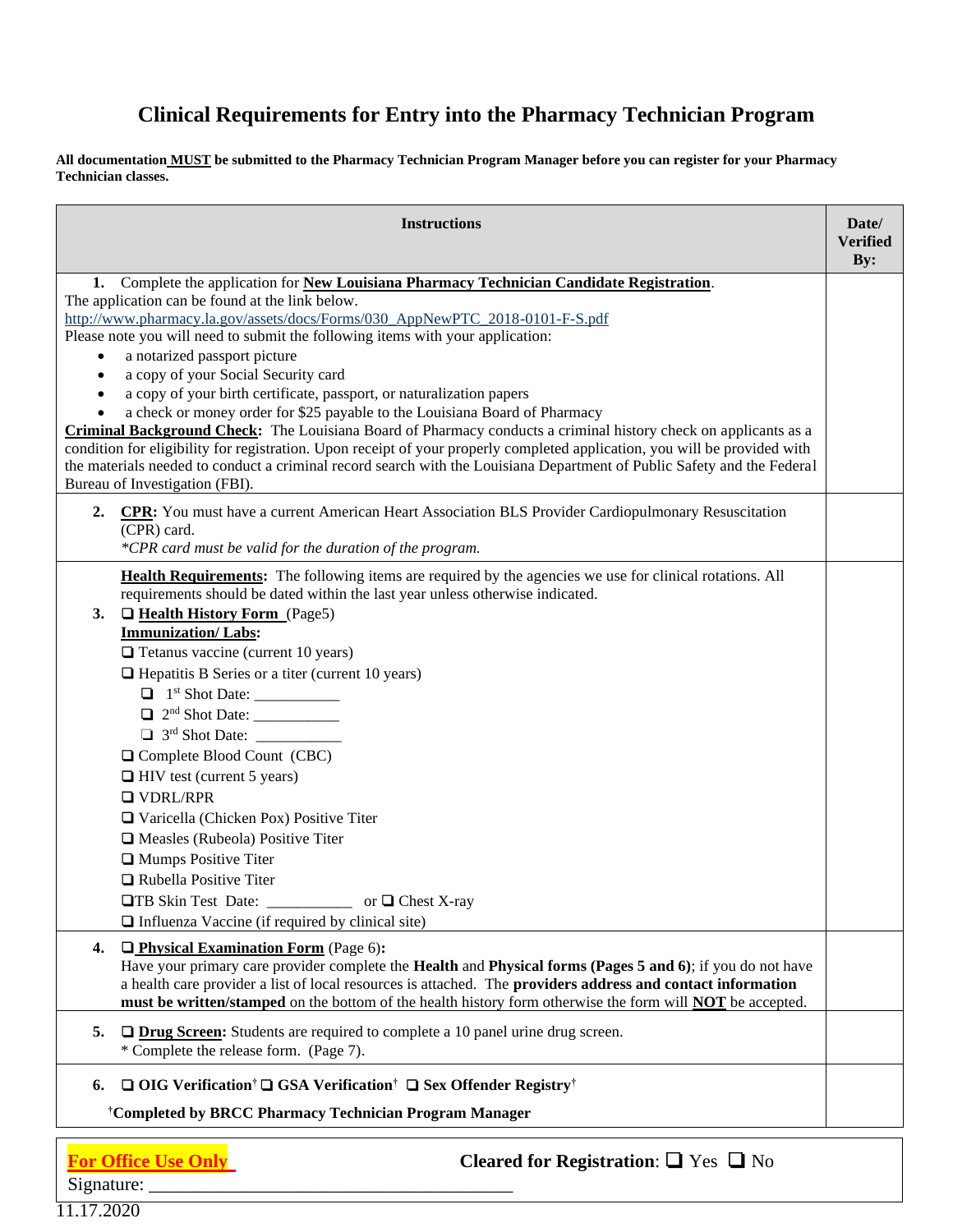### **HEALTH HISTORY AND PHYSICAL EXAMINATION**

|                  |                                                                                                      |                                  |                   |      |                                       | <b>HEALTH HISTORY</b>                                                                                                                                              |  |                    |           |                                                                                                                                        |
|------------------|------------------------------------------------------------------------------------------------------|----------------------------------|-------------------|------|---------------------------------------|--------------------------------------------------------------------------------------------------------------------------------------------------------------------|--|--------------------|-----------|----------------------------------------------------------------------------------------------------------------------------------------|
| <b>Last Name</b> |                                                                                                      |                                  | <b>First Name</b> |      |                                       | <b>Middle Name</b>                                                                                                                                                 |  |                    |           |                                                                                                                                        |
|                  | Student ID (LOLA) #                                                                                  |                                  |                   |      | Date of Birth<br>(Month / Day / Year) |                                                                                                                                                                    |  | Gender<br>M Q Male |           | $F \square$ Female                                                                                                                     |
| $\Box$ Asian     | <b>Racial / Ethnic Group</b>                                                                         | American Indian                  | African American  |      | □ Hispanic/Latino                     |                                                                                                                                                                    |  |                    |           | $\Box$ Pacific Islander $\Box$ Caucasian $\Box$ Other                                                                                  |
|                  | City / State<br><b>Mailing Address</b><br><b>Zip Code</b>                                            |                                  |                   |      |                                       |                                                                                                                                                                    |  |                    |           |                                                                                                                                        |
|                  | <b>Home Phone Number</b><br><b>Cell Phone Number</b><br><b>E-Mail Address</b>                        |                                  |                   |      |                                       |                                                                                                                                                                    |  |                    |           |                                                                                                                                        |
|                  | <b>Emergency Contact</b><br><b>Emergency Contact Number</b><br>(Name / Relationship)<br><sup>1</sup> |                                  |                   |      |                                       |                                                                                                                                                                    |  |                    |           |                                                                                                                                        |
|                  |                                                                                                      |                                  |                   |      |                                       |                                                                                                                                                                    |  |                    |           | Have you ever been treated, or are you receiving treatment for any of the following conditions -mark all that apply and comment below. |
| YES*             | <b>NO</b>                                                                                            | <b>Condition</b>                 |                   | YES* | <b>NO</b>                             | <b>Condition</b>                                                                                                                                                   |  | YES*               | <b>NO</b> | <b>Condition</b>                                                                                                                       |
|                  |                                                                                                      | Alcohol/Substance Abuse          |                   |      |                                       | <b>Diabetes</b>                                                                                                                                                    |  |                    |           | Orthopedic Disorder                                                                                                                    |
|                  |                                                                                                      | Allergies: Food                  |                   |      |                                       | <b>Eating Disorder</b>                                                                                                                                             |  |                    |           | Seizure Disorder                                                                                                                       |
|                  |                                                                                                      | Allergies: Medication            |                   |      |                                       | <b>Emotional Disorder</b>                                                                                                                                          |  |                    |           | Social Disorder                                                                                                                        |
|                  |                                                                                                      | Asthma                           |                   |      |                                       | <b>Heart Disorder</b>                                                                                                                                              |  |                    |           | Trauma                                                                                                                                 |
|                  |                                                                                                      | Back Injury / Disorder           |                   |      |                                       | <b>Hearing Disorder</b>                                                                                                                                            |  |                    |           | <b>Tuberculosis</b>                                                                                                                    |
|                  |                                                                                                      | <b>Blood Disorder</b>            |                   |      |                                       | <b>Intestinal Disease</b>                                                                                                                                          |  |                    |           | Vision Disorder                                                                                                                        |
|                  |                                                                                                      | Cancer                           |                   |      |                                       | Kidney Disease                                                                                                                                                     |  |                    |           | Pregnancy                                                                                                                              |
|                  |                                                                                                      |                                  |                   |      |                                       | *Provide dates and an explanation for "yes" responses in the space provided below. *<br>Please use additional paper if needed to fully explain your 'yes' answers. |  |                    |           |                                                                                                                                        |
|                  | <b>Explanations / Other:</b>                                                                         |                                  |                   |      |                                       |                                                                                                                                                                    |  |                    |           |                                                                                                                                        |
|                  |                                                                                                      |                                  |                   |      |                                       |                                                                                                                                                                    |  |                    |           |                                                                                                                                        |
|                  | <b>List Surgical History:</b>                                                                        |                                  |                   |      |                                       |                                                                                                                                                                    |  |                    |           |                                                                                                                                        |
|                  |                                                                                                      |                                  |                   |      |                                       |                                                                                                                                                                    |  |                    |           |                                                                                                                                        |
|                  |                                                                                                      | <b>List Routine Medications:</b> |                   |      |                                       |                                                                                                                                                                    |  |                    |           |                                                                                                                                        |
|                  |                                                                                                      |                                  |                   |      |                                       |                                                                                                                                                                    |  |                    |           |                                                                                                                                        |
|                  |                                                                                                      |                                  |                   |      |                                       |                                                                                                                                                                    |  |                    |           |                                                                                                                                        |
|                  |                                                                                                      |                                  |                   |      |                                       | All pre-existing medical conditions require a medical release from your health care provider. Attached? □ Yes                                                      |  |                    |           | $\Box$ N/A                                                                                                                             |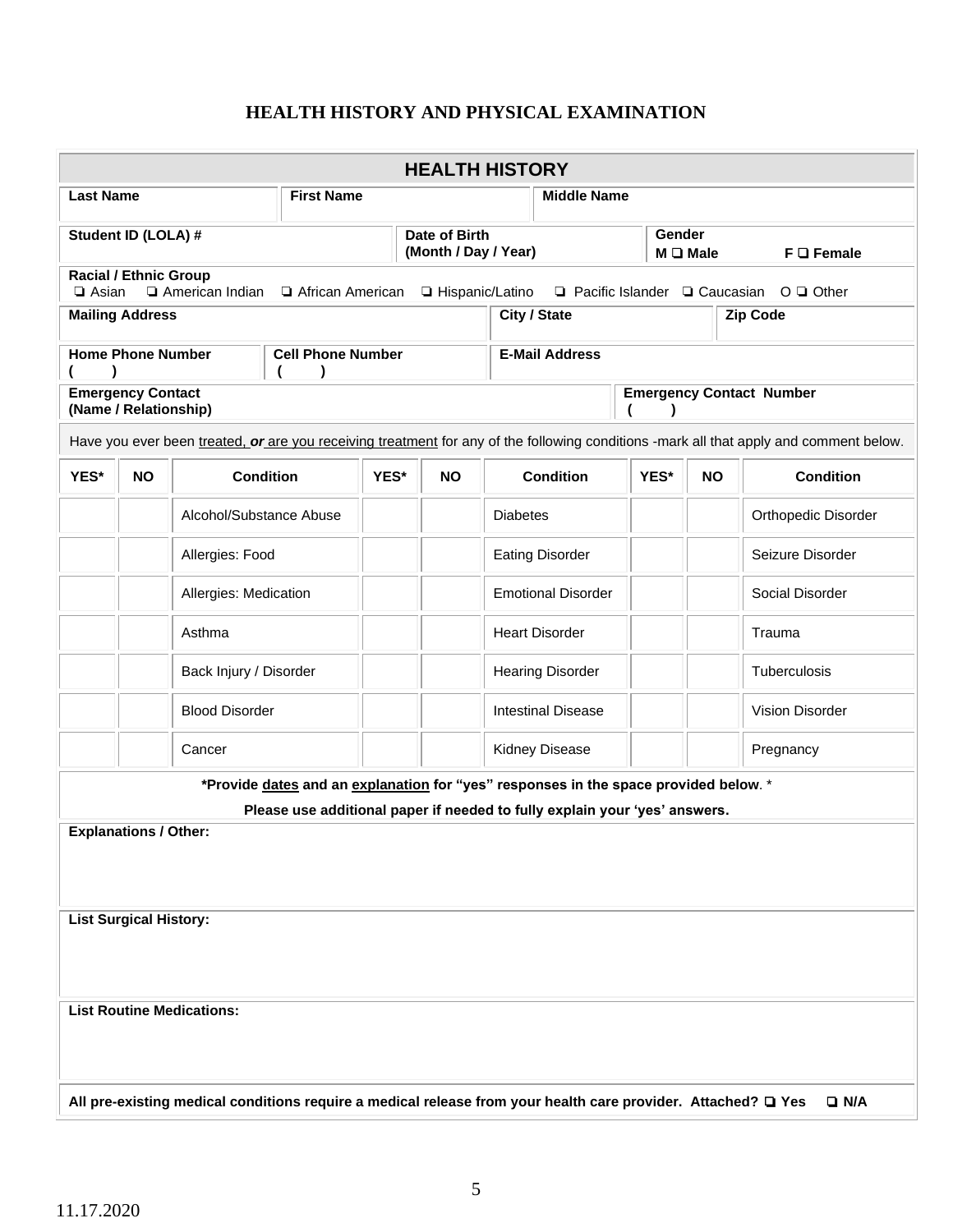|                                                                       |                                                                       |                    |                 | PHYSICAL EXAMINATION              |                                                                                            |                                                                                                                      |  |  |  |
|-----------------------------------------------------------------------|-----------------------------------------------------------------------|--------------------|-----------------|-----------------------------------|--------------------------------------------------------------------------------------------|----------------------------------------------------------------------------------------------------------------------|--|--|--|
| <b>Last Name:</b>                                                     |                                                                       | <b>First Name:</b> |                 |                                   |                                                                                            | <b>Middle Initial:</b>                                                                                               |  |  |  |
| <b>System</b>                                                         | <b>NORMAL</b>                                                         | <b>ABNORMAL</b>    | <b>COMMENTS</b> |                                   |                                                                                            |                                                                                                                      |  |  |  |
| <b>General Health</b>                                                 |                                                                       |                    |                 |                                   |                                                                                            |                                                                                                                      |  |  |  |
| Cardiovascular                                                        |                                                                       |                    |                 |                                   |                                                                                            |                                                                                                                      |  |  |  |
| <b>Endocrine</b>                                                      |                                                                       |                    |                 |                                   |                                                                                            |                                                                                                                      |  |  |  |
| <b>Extremities</b>                                                    |                                                                       |                    |                 |                                   |                                                                                            |                                                                                                                      |  |  |  |
| <b>HEENT</b>                                                          |                                                                       |                    |                 |                                   |                                                                                            |                                                                                                                      |  |  |  |
| Gastrointestinal                                                      |                                                                       |                    |                 |                                   |                                                                                            |                                                                                                                      |  |  |  |
| <b>Neurologic</b>                                                     |                                                                       |                    |                 |                                   |                                                                                            |                                                                                                                      |  |  |  |
| <b>Respiratory</b>                                                    |                                                                       |                    |                 |                                   |                                                                                            |                                                                                                                      |  |  |  |
| <b>Reproductive</b>                                                   |                                                                       |                    |                 |                                   |                                                                                            |                                                                                                                      |  |  |  |
| <b>Skeletal</b>                                                       |                                                                       |                    |                 |                                   |                                                                                            |                                                                                                                      |  |  |  |
| <b>Skin</b>                                                           |                                                                       |                    |                 |                                   |                                                                                            |                                                                                                                      |  |  |  |
| Urinary                                                               |                                                                       |                    |                 |                                   |                                                                                            |                                                                                                                      |  |  |  |
| B/P                                                                   | <b>Pulse</b>                                                          | Resp               |                 | <b>Temp</b>                       | Weight                                                                                     | Height                                                                                                               |  |  |  |
|                                                                       |                                                                       |                    |                 | <b>IMMUNIZATION DOCUMENTATION</b> |                                                                                            |                                                                                                                      |  |  |  |
|                                                                       |                                                                       |                    |                 |                                   | Please attach copies of immunization records and lab results*                              |                                                                                                                      |  |  |  |
|                                                                       | <b>REQUIRED IMMUNIZATION / LABS</b>                                   |                    |                 | <b>DATE</b>                       |                                                                                            | <b>RESULTS / COMMENTS</b>                                                                                            |  |  |  |
| $\Box$ Mumps Titer*                                                   |                                                                       |                    |                 |                                   |                                                                                            |                                                                                                                      |  |  |  |
| $\Box$ Measles Titer*                                                 |                                                                       |                    |                 |                                   |                                                                                            |                                                                                                                      |  |  |  |
| Rubella Titer*                                                        |                                                                       |                    |                 |                                   |                                                                                            |                                                                                                                      |  |  |  |
| $\Box$ TB Skin Test*                                                  |                                                                       |                    |                 |                                   |                                                                                            |                                                                                                                      |  |  |  |
|                                                                       | If TB skin test was positive was treatment received? $\Box$ No $\Box$ |                    |                 |                                   |                                                                                            |                                                                                                                      |  |  |  |
|                                                                       | If TB skin test was positive was chest x-ray done? $\Box$ No $\Box$   |                    |                 |                                   |                                                                                            |                                                                                                                      |  |  |  |
| $\Box$ Varicella Titer*                                               |                                                                       |                    |                 |                                   |                                                                                            |                                                                                                                      |  |  |  |
|                                                                       | $\Box$ HIV* dated within last in last 5 years.                        |                    |                 |                                   |                                                                                            |                                                                                                                      |  |  |  |
| $\Box$ CBC*                                                           |                                                                       |                    |                 |                                   |                                                                                            |                                                                                                                      |  |  |  |
| $\Box$ VDRI / RPR*                                                    |                                                                       |                    |                 |                                   |                                                                                            |                                                                                                                      |  |  |  |
|                                                                       | $\Box$ Tetanus Vaccine – dated within last 10 years                   |                    |                 |                                   |                                                                                            |                                                                                                                      |  |  |  |
|                                                                       | $\square$ Hepatitis B Vaccine Series* Dates of vaccination            |                    |                 |                                   |                                                                                            |                                                                                                                      |  |  |  |
|                                                                       | $\Box$ 1 <sup>st</sup> Shot                                           |                    |                 |                                   |                                                                                            |                                                                                                                      |  |  |  |
|                                                                       | $\Box$ 2 <sup>nd</sup> Shot                                           |                    |                 |                                   |                                                                                            |                                                                                                                      |  |  |  |
|                                                                       | $\Box$ 3 <sup>rd</sup> Shot                                           |                    |                 |                                   |                                                                                            |                                                                                                                      |  |  |  |
|                                                                       | Or Date and result of Hepatitis B Vaccine Titer*                      |                    |                 |                                   |                                                                                            |                                                                                                                      |  |  |  |
|                                                                       | <b>Health Care Provider Comments:</b>                                 |                    |                 |                                   | competent care of patients in a health care environment? □ No □ Yes (please comment below) | Does the student have any physical, medical or mental conditions that would impede their ability to provide safe and |  |  |  |
| <b>Examining Health Care Provider:</b><br>Date: _____________________ |                                                                       |                    |                 |                                   |                                                                                            |                                                                                                                      |  |  |  |
|                                                                       | Health Care Provider office / address contact information:            |                    |                 |                                   |                                                                                            |                                                                                                                      |  |  |  |
|                                                                       |                                                                       |                    |                 |                                   |                                                                                            |                                                                                                                      |  |  |  |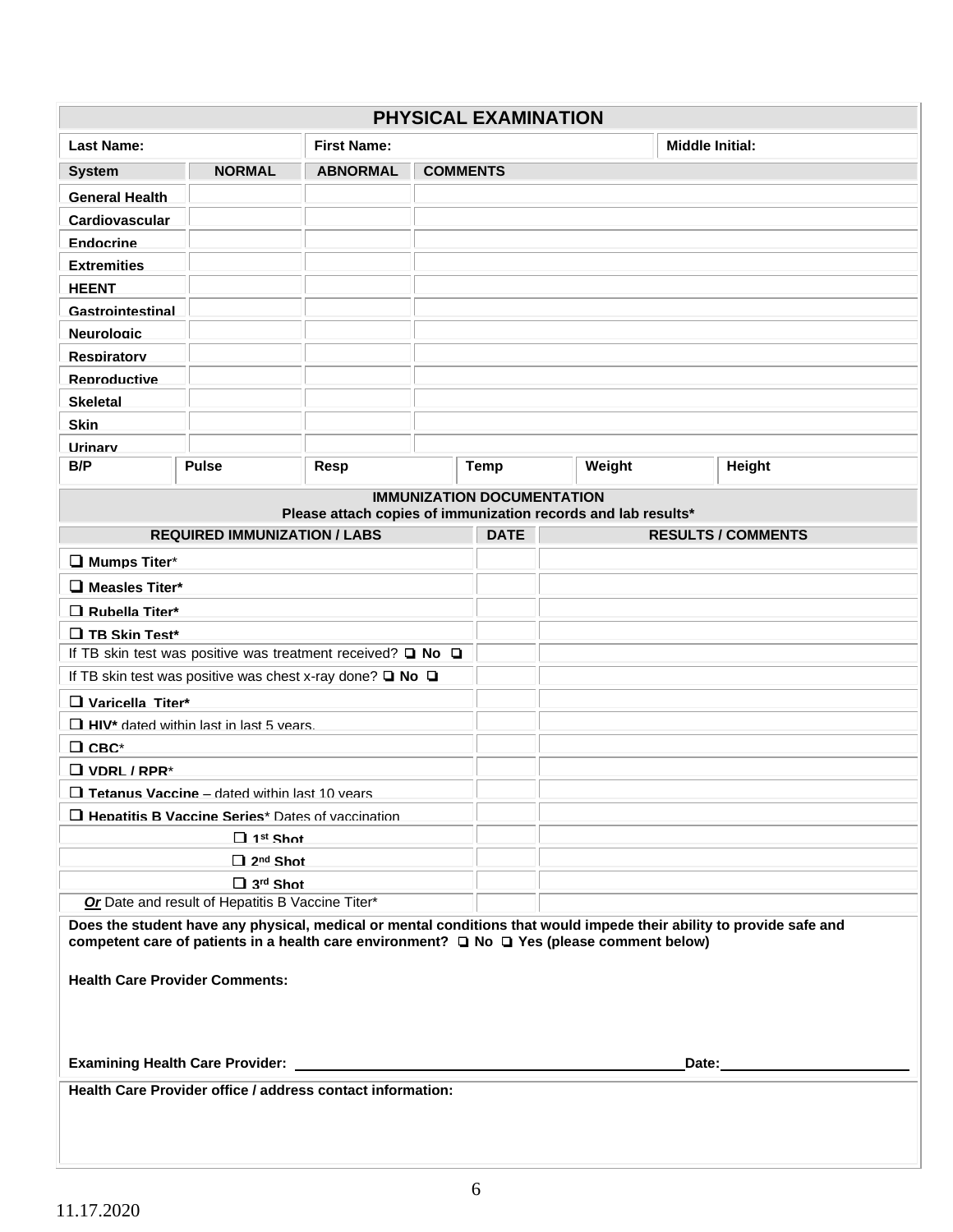## **BATON ROUGE COMMUNITY COLLEGE PHARMACY TECHNICIAN PROGRAM**

### **Ten Panel Urine Drug Screen**

Dear Lab Personnel,

I am requesting a urine drug screen for the purpose of student enrollment in the Pharmacy Technician program at Baton Rouge Community College.

I give consent for the facility to release my lab results to Cardice Sylvan, Pharmacy Technician Program Manager.

Thank you,

Student Name (Print)

Student Name (Signature) Date

### **PROGRAM CONTACT**

Cardice Sylvan, Pharmacy Technician Program Manager 225-421-3801 sylvanc@mybrcc.edu 225-216-8587 (Fax)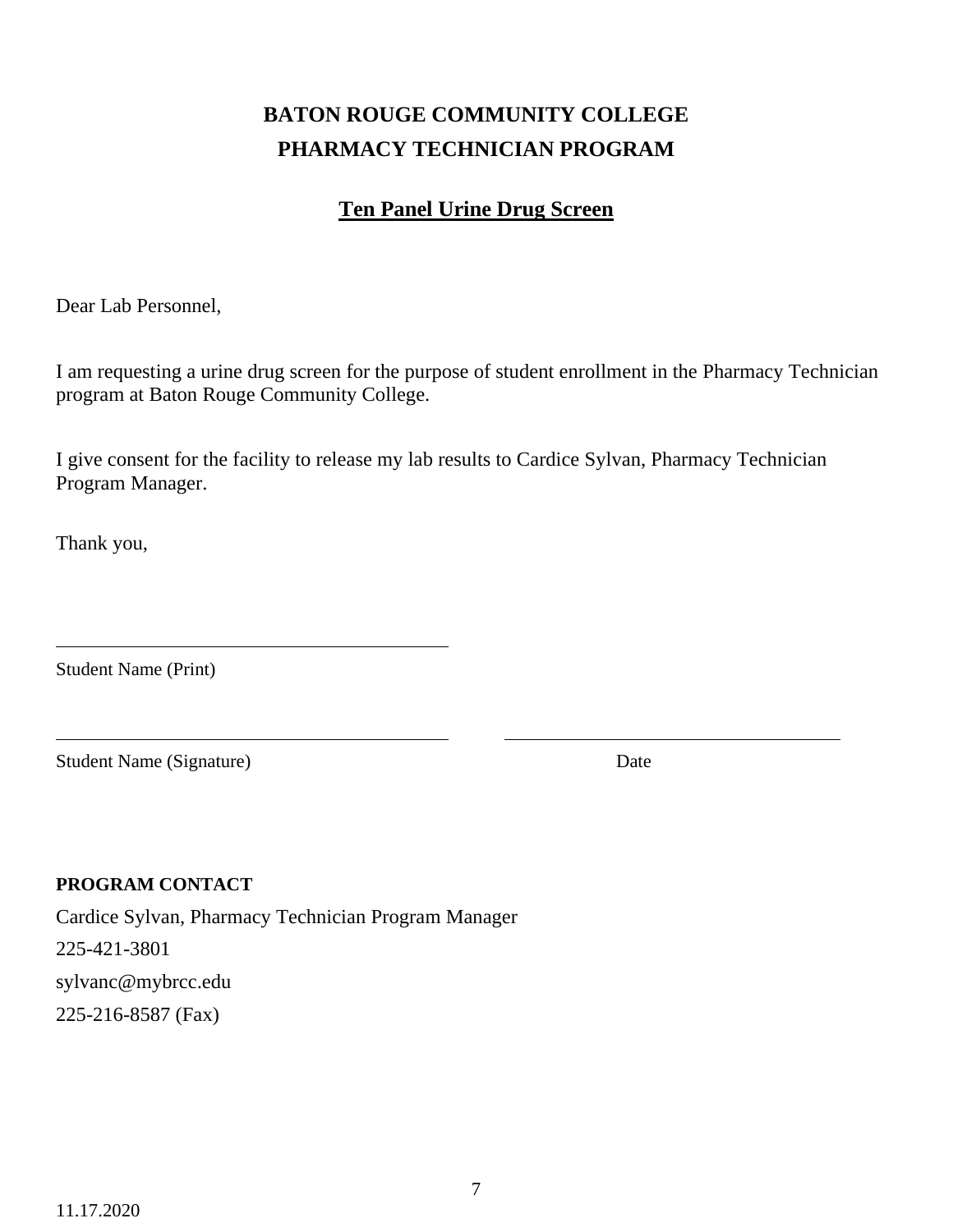### **Consent to Release Medical and Background Information**

I \_\_\_\_\_\_\_\_\_\_\_\_\_\_\_\_\_\_\_\_\_\_\_\_\_\_\_\_\_\_\_, give consent for the Medical Assistant program faculty of Baton Rouge Community College to release my medical and background information to the clinical sites that I will be assigned for clinical rotations required for completion of the program.

Student Name (Print)

\_\_\_\_\_\_\_\_\_\_\_\_\_\_\_\_\_\_\_\_\_\_\_\_\_\_\_\_\_\_\_\_\_\_\_\_\_\_\_\_\_\_\_\_\_\_\_\_

Student Name (Signature)

\_\_\_\_\_\_\_\_\_\_\_\_\_\_\_\_\_\_\_\_\_\_\_\_\_\_\_\_\_\_\_\_\_\_\_\_\_\_\_\_\_\_\_\_\_\_\_\_ \_\_\_\_\_\_\_\_\_\_\_\_\_\_\_\_\_\_\_\_\_\_\_\_\_\_\_\_\_\_\_\_\_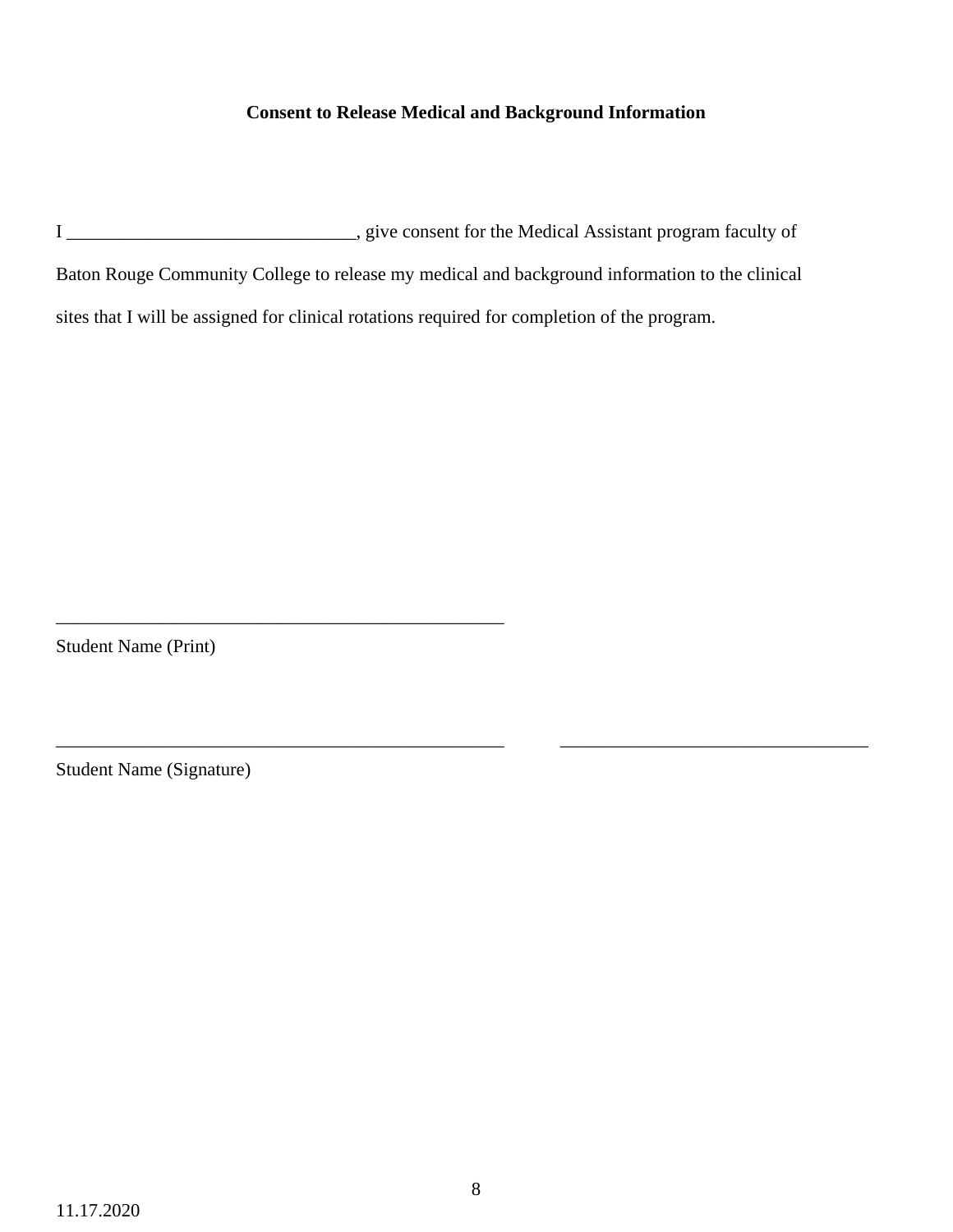### **SERVICE PROVIDERS**

**Criminal Background Check:** Must be completed at **Louisiana State Police Headquarters** 7919 Independence Blvd, Baton Rouge, LA 70806 (225.925.6006)

**CPR SERVICES:** AHA Healthcare Provider CPR cards issued by your employer will be accepted. You may use any AHA Health Care Provider. The following are community providers:

- **Operation Life Saver Training Center CPR Services** Stephanie Smith 225.753.7716
- **OLOL Health Career Institute** 225. 214.6964 <http://69.2.57.119/AHA.html>
- **Partners in Healthcare Education-CPR** Robin Parker 225.389.0067

*\*CPR card must be valid for the duration of the program.* 

**HEALTH SERVICES:** All health requirements can be completed by you primary care practitioner (PCP). The tests required are expensive, we have negotiated discount service rates with the providers listed below. To obtain the contracted rates inform them you are a BRCC MEDICAL ASSISTANT STUDENT.

### *Health History and Physical*:

- **BRG Family Health Center** (appointments only low rates) (225-381-6620) 3801 North Blvd, BR, La, 70806
- **Capitol City Family Health Center** (Income based fee scale) **(**225.650.2000) 3140 Florida Street, Baton Rouge, LA 70806
- **Total Occupational Medicine (**225.924.4460 ) 333 Drusilla Lane, Baton Rouge, LA 70809

### *LABS and IMMUNIZATIONS:*

- **BRG Family Health Center** (appointments only low rates) (225-381-6620) 3801 North Blvd, BR, La, 70806
- **Capitol City Family Health Center** (Income based fee scale) **(**225.650.2000) 3140 Florida Street, Baton Rouge, LA 70806
- **Total Occupational Medicine (**225.924.4460 ) 333 Drusilla Lane, Baton Rouge, LA 70809
- **EBRP Health Unit (**225.242.4860**)** 353 North 12th Street, Baton Rouge, LA 70802 **\*\*\* Only provides tetanus vaccine and HIV test (HIV test is only provided at 8am or 1pm)\*\*\***
- **Work Force Medical** (walk ins welcome low rates) (225.926.6687) 604 Chevelle Ct, # A, Baton Rouge, LA 7080 **\*\*\* Hepatitis B and tetanus vaccines are not provided\*\***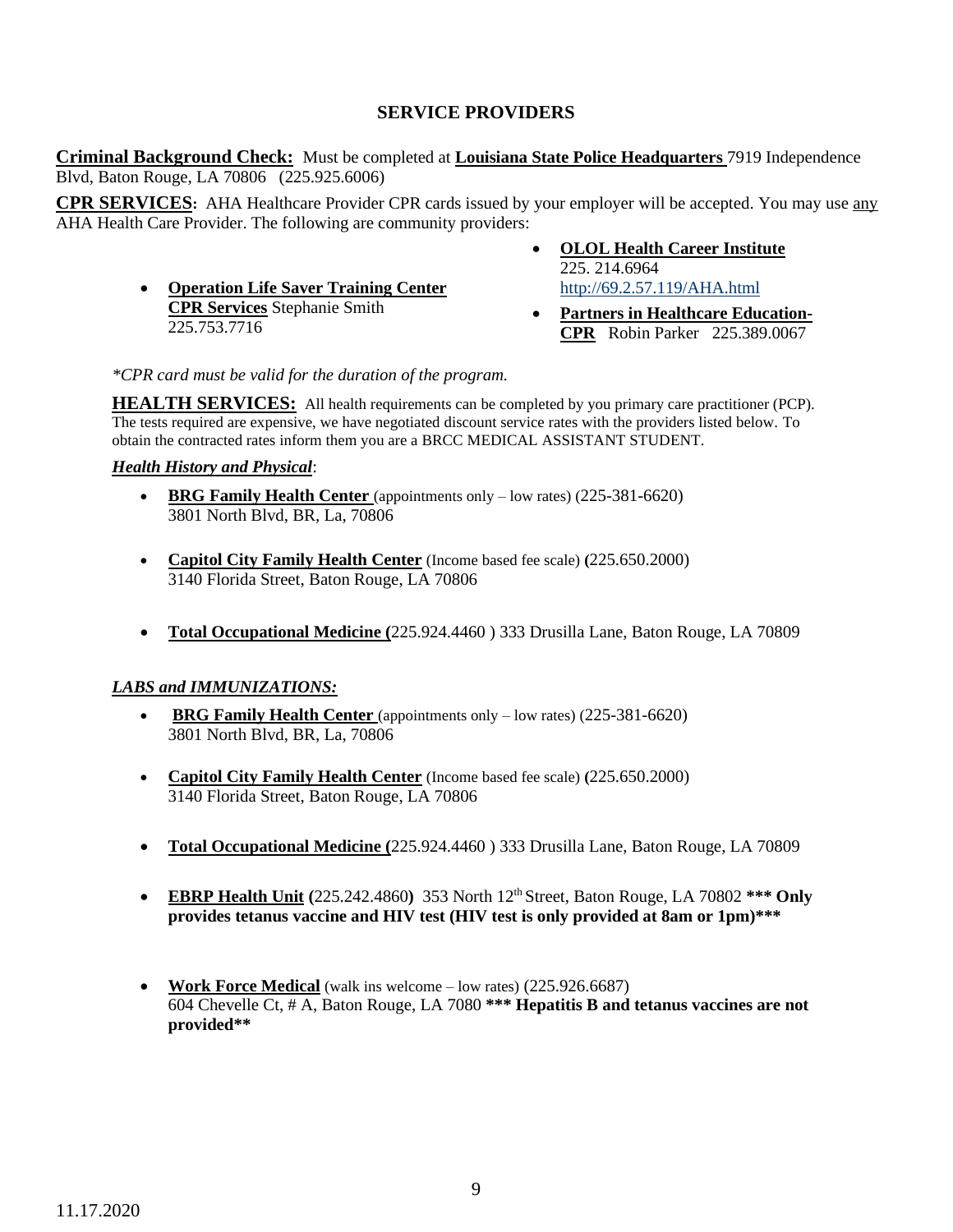11.17.2020

A completed copy of this form must be placed in the student academic record folder.

\_\_\_\_\_\_\_\_\_\_\_\_\_\_\_\_\_\_\_\_\_\_\_\_\_\_\_\_\_\_\_\_\_\_\_\_\_\_\_\_\_\_\_\_\_\_\_ \_\_\_\_\_\_\_\_\_\_\_\_\_\_\_\_\_\_\_\_\_

### **STUDENT ACKNOWLEDGEMENT FORM**

Student must **read** and *initial* in the space next to each item listed below:

|    | 1. I have read and fully understand the curriculum plan for the program.                                                                                                                                                                                                                                  |
|----|-----------------------------------------------------------------------------------------------------------------------------------------------------------------------------------------------------------------------------------------------------------------------------------------------------------|
|    | 2. I promise to put in the effort required to be successful in the program.                                                                                                                                                                                                                               |
|    | 3. I understand that if I do not take the full load of courses offered each semester<br>it will take me longer to complete the program.                                                                                                                                                                   |
|    | I understand that if I do not successfully complete all the courses for which I am registered<br>in a given semester, I will have to retake those courses before I can continue the program.<br>This may mean waiting <b>more than one semester</b> until the courses I need to repeat are offered again. |
|    | 5. I will only be allowed to repeat a failed course once.                                                                                                                                                                                                                                                 |
|    | 6. If I am in the final semester of the program, I will not be allowed to graduate until I have<br>successfully completed all required course work. This includes any required Clinical Externship<br>hours that I have missed.                                                                           |
|    | 7. If I am removed from a clinical site because of inappropriate behavior, I will be terminated<br>from the program.                                                                                                                                                                                      |
|    | 8. ___________ If I do not submit all required clinical documentation, I will not be allowed to register for<br>the externship course.                                                                                                                                                                    |
|    | 9. I understand that the program faculty and BRCC will only discuss my personal education records<br>with me.                                                                                                                                                                                             |
| Ι, | have read and understood all of the 9 items listed above.                                                                                                                                                                                                                                                 |

(Printed name of student)

(Student signature) Date

(Course Instructor signature) Date

\_\_\_\_\_\_\_\_\_\_\_\_\_\_\_\_\_\_\_\_\_\_\_\_\_\_\_\_\_\_\_\_\_\_\_\_\_\_\_\_\_\_\_\_\_\_\_ \_\_\_\_\_\_\_\_\_\_\_\_\_\_\_\_\_\_\_\_\_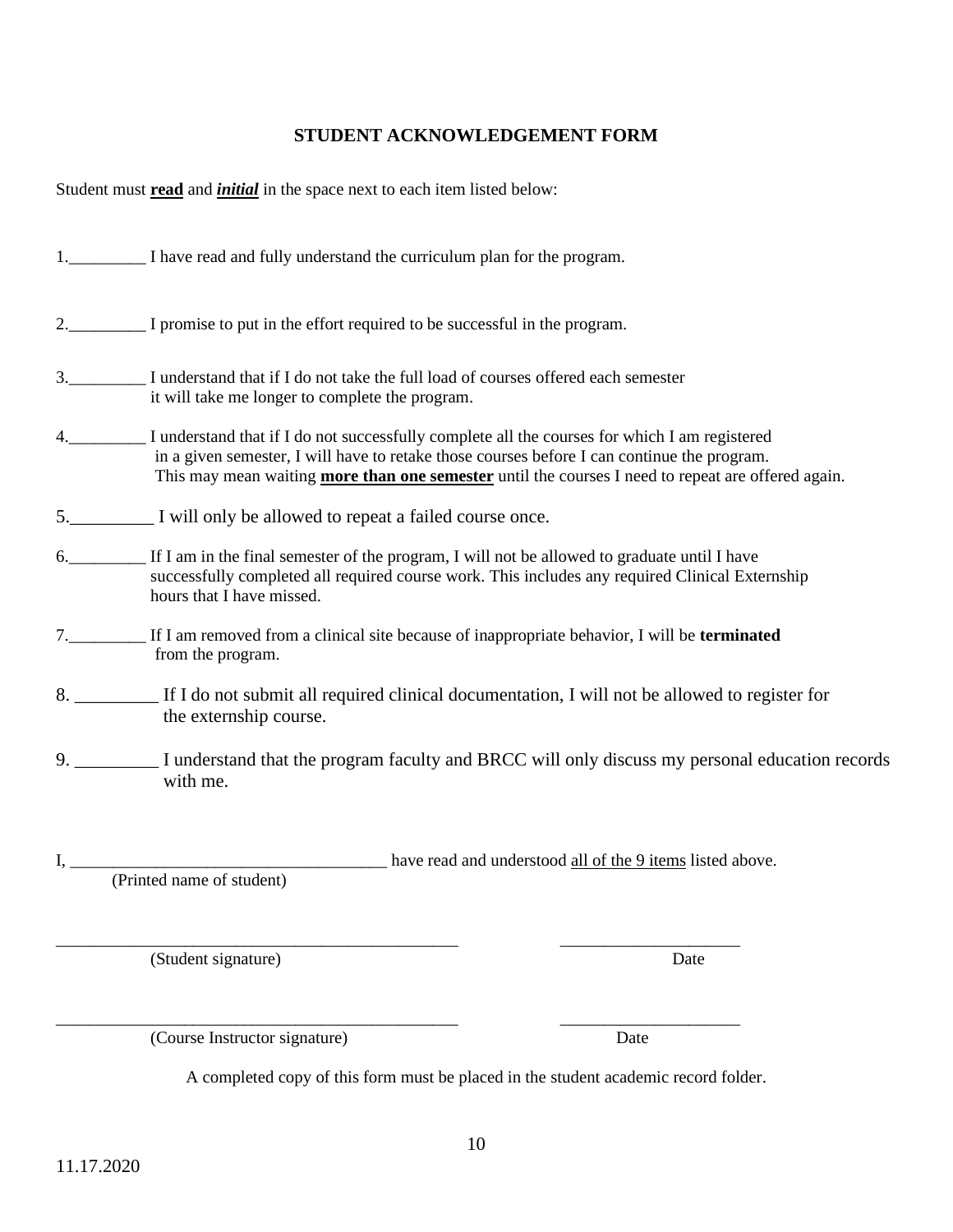

### **PHARMACY TECHNICIAN PROGRAM ESTIMATED COSTS**

### **Tuition & Fees are subject to change**

|                                           | <b>TUITION &amp; FEES</b> |
|-------------------------------------------|---------------------------|
| <b>Cost Per Credit Hour</b>               | \$175.89                  |
| Total cost for program - 32 credits hours | \$5,628.48                |

|                                                                   | <b>ADDITIONAL EXPENSES</b> |                 |             |
|-------------------------------------------------------------------|----------------------------|-----------------|-------------|
| <b>Lab Fee</b>                                                    | 50.00                      |                 |             |
| <b>Physical</b>                                                   | 100.00                     |                 |             |
| <b>TB Skin Test</b>                                               | 30.00                      |                 |             |
| Hepatitis B Vaccine $(3 \text{ injections} \ @ \ $60.00$<br>each) | 180.00                     |                 |             |
| <b>State Criminal Background Check</b>                            | 45.25                      |                 |             |
| <b>State Application Fee for student permit</b>                   | 25.00                      |                 |             |
| <b>Drug Screen</b>                                                | 30.00                      |                 |             |
| <b>CPR Certification</b>                                          | 35.00                      |                 |             |
| <b>Uniforms (2) Sets of Caribbean Scrubs</b>                      | 40.00                      |                 |             |
| <b>Tennis Shoes Only (No Open Toe Shoes)</b>                      | 50.00                      |                 |             |
|                                                                   |                            |                 |             |
| <b>Textbooks</b>                                                  | ISBN #                     | <b>EDITION</b>  | <b>COST</b> |
| <b>Pharmacology for Pharmacy Technicians</b>                      | 978-0-76386-776-8          | 6 <sup>th</sup> | 122.78      |
| <b>Pharmacy Calculations for Technicians</b>                      | 978-0-76386-845-1          | 6 <sup>th</sup> | 103.90      |
| <b>Pharmacy Practice for Technicians</b>                          | 978-1-64043-138-6          | 7 <sup>th</sup> | 110.48      |
| <b>Mosby's Review Technician Exam Review</b>                      | 9780323113373              | 3rd             | 55.16       |
| <b>Book</b>                                                       |                            |                 |             |
| <b>Law + Ethics for Pharmacy Technicians</b>                      | 978-1-337-79662-0          | 3rd             | 60.96       |
| <b>PharmaSeer Toolkit by NHA</b>                                  |                            |                 | 562.50      |
| (PTCE) Pharmacy Technician                                        | 129.00                     |                 |             |
| <b>Certification Exam</b>                                         |                            |                 |             |
|                                                                   |                            |                 |             |

**NOTE: Total does not include cost of meals, lodging, and transportation to and from school or clinical sites.**